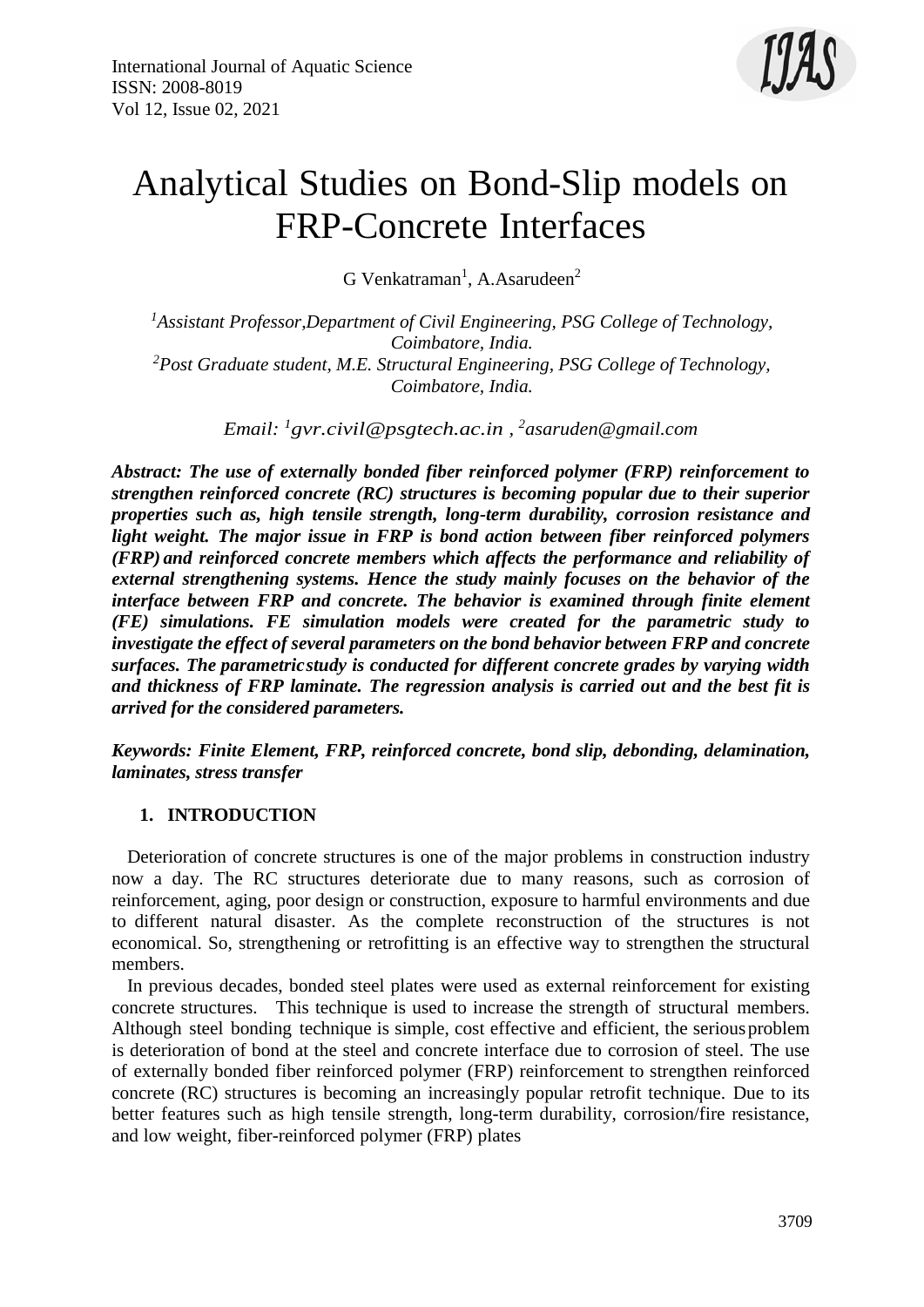

have been extensively employed to replace steel plates in recent years; FRPs have almost completely replacedsteel plates as externally epoxy-bonded reinforcement for concrete.

As flexural reinforcement, FRP-plate significantly in- crease the stiffness and load capacity of concrete beams,but decrease their ductility and often result in brittle failure modes which are not desirable in structural design. Thus, the most frequent and studied type of failure is the delamination of FRP plate and the adjacent concrete cover due to the normal and concentration of shearstress at the end of the bonded plate.

FRP composite materials are comprised of high strength continuous fibers, such as glass, carbon, or steel wires, embedded in a polymer matrix. The fibers provide the main reinforcing elements while the polymer matrix (epoxy resins) acts as a binder, protects the fibers, and transfers loads to and between the fibers. FRP composites can be manufactured on site using the wet lay-up process in which a dry fabric, made of car- bon or glass, is impregnated with epoxy and bonded to prepared concrete substrate. Once cured, the FRP becomes an integral part of the structural element, acting as an externally bonded reinforcing system.

A large number of experimental and analytical re- search has been conducted on the behavior of FRP to concrete interfaces. Debonding failures in FRP- strengthened RC structures are largely controlled by thebehavior of the interface between the FRP and the con-Crete. As a result, a thorough understanding of the behavior of FRP to concrete interfaces is required for thesafe and cost-effective design of externally bonded FRPsystems.

In particular a reliable bond–slip model for the inter-face is of fundamental importance to the accurate modeling and hence understanding of debonding failures inFRP-strengthened RC structures. For the FRP–concretecontact, Ueda and Dai (2004) studied a local bondstress–slip model (shear bond model). The shear bond model was developed using a FRP stress–slip relation- ship at the loaded end of a pullout bond test, which simplified the necessary measurements and reduced data dispersion. Only two material constants are required in the shear bond model: interfacial fracture energy and interfacial ductility factor. To represent instances with short bond lengths, the shear bond model was expanded to become a bond stress–slip– FRP strain model. The mechanical characteristics of FRP, adhesive materials, and the concrete substrate are all considered in both the original and extended shear bond models. In addition to the shear bond model, the formulas for inter-

facial fracture energy, effective bond length, and bond strength for a given anchorage length are given.

Teng et al. (2000) found that in the modelling of FRP- strengthened RC structures, a correct local bond–slip model is critical. A survey of existing bond strength andbond–slip models is given in this study. The results of 253 pull tests on basic FRP-to-concrete bonded connections are then used to evaluate these models, resulting tothe conclusion that a more accurate model is necessary.The paper proposes a set of three novel bond–slip models with varying levels of intricacy. The new bond–slip models are based on the predictions of a meso-scale finite element model, with appropriate adjustments to match their predictions with the experimental results. This work is unique in that the new bond–slip models are not based on axial strain measurements on the FRP plate; instead, they are based on the predictions of a meso-scale finite element model, with appropriate adjustments to match their predictions with the experimental results.

Esfahani et al. (2007) Estani investigates the flexural behavior of reinforced concrete beams reinforced with Carbon Fibre Reinforced Polymers (CFRP) sheets at different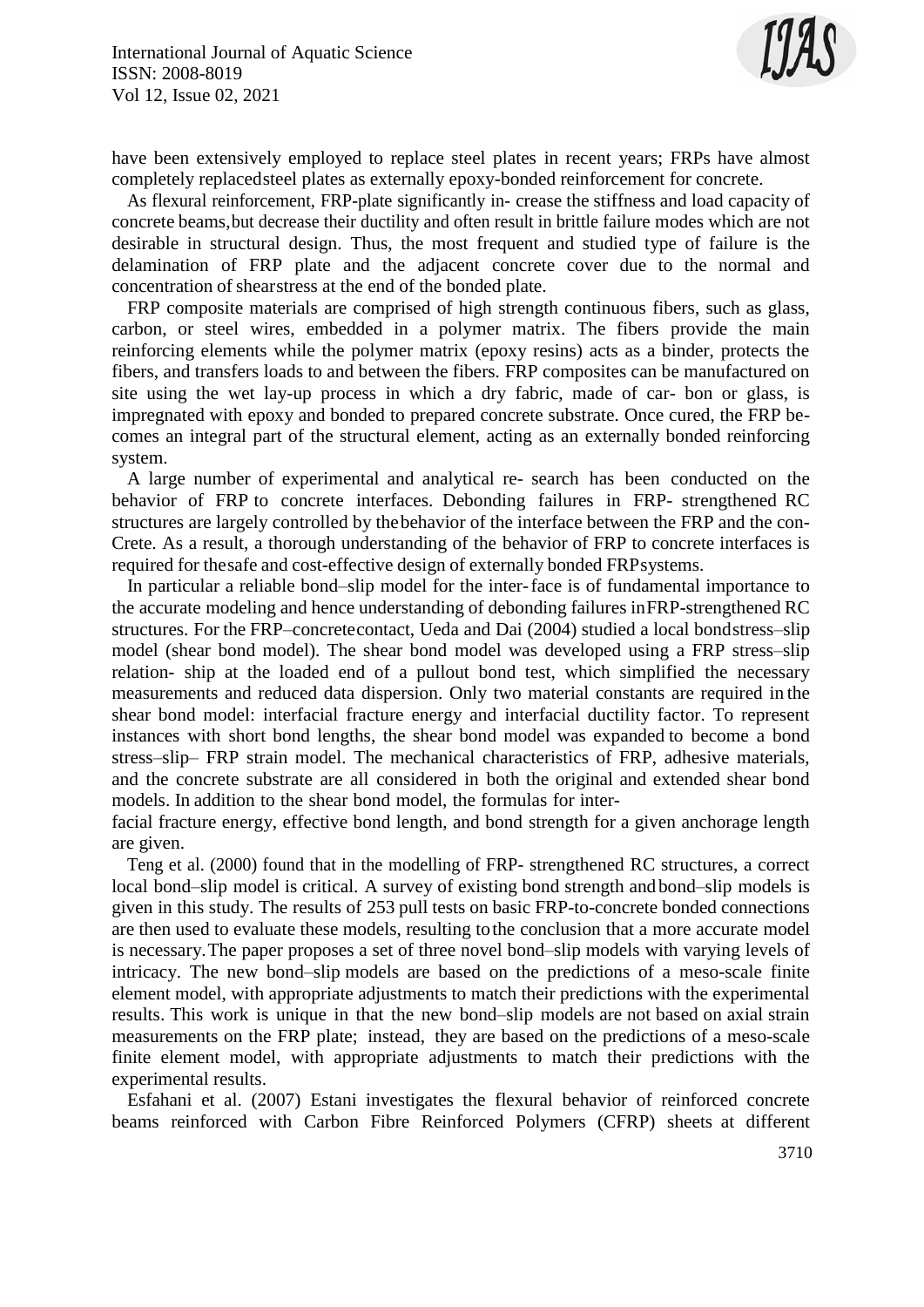

reinforcing bar ratios. Three different reinforcing ratios (30%, 60% and 80% of the tensile reinforcement balanced ratio) were considered in this study. CFRP sheets were used to reinforce nine of the twelve casted specimens in flexure. CFRP sheets vary in width, length, and number of layers in various specimens. In comparison to the control specimens, the rein-forced beams' flexural strength and stiffness increased.Beams were made to fail in flexure. The failure mode of each beam is noted. Increasing the number of layers CFRP sheet significantly changes the stiffness of thebeam only after the yielding of tensile reinforcement Addition of FRP layers before yielding of tensile reinforcement does not increase the stiffness of the control beam because the ratio of axial stiffness of FRP layerto the axial stiffness of tensile reinforcement is small. By increasing reinforcing ratio, the effect of increase in FRP layers on the rate of increase in the ultimate load capacity of the beams decreases. Higher performance of strengthening with FRP sheets can be achieved for beams of lower reinforcing bar ratio with reinforcing bar ratio close to the maximum reinforcement ratio, failure of the strengthened beams occurs by either FRP rupture or concrete cover delamination with adequate duc-tility.

Neubauer and Rostasy (1997) investigated the de-

sign aspects of concrete structures strengthened with externally bonded CFRP-plates. Ferracuti (2006) con- ducted experimental analyses and numerical modellingof strengthening of RC structures by FRP. Teng et al. (2006) investigated the FRP-to concrete interfaces between two adjacent cracks and suggested a theoretical model for debonding failure. Lu et al. (2005) suggesteda new bond-slip models for FRP sheets/plates bonded toconcrete.

#### **Debonding Failure Modes**

A great amount of research has been carried out in re- cent years on the behavior and strength of these FRP-strengthened RC beams. The researchers have identified a number of failure modes. A schematic representation of the six main failure modes observed in tests are termed as (a) flexural failure by FRP rupture, (b) flexural failure by crushing of compressive concrete (c) shearfailure, (d) concrete cover separation, (e) plate end interfacial debonding, and (f) intermediate crack induced interfacial debonding. Among the six failure modes, the first three are not totally different from those in conventional RC beams, although there are some important differences (Teng et al. (2000)). The three failure modes shown below are not found in conventional RC beams and are instead modes unique to beams bonded with a soffit plate.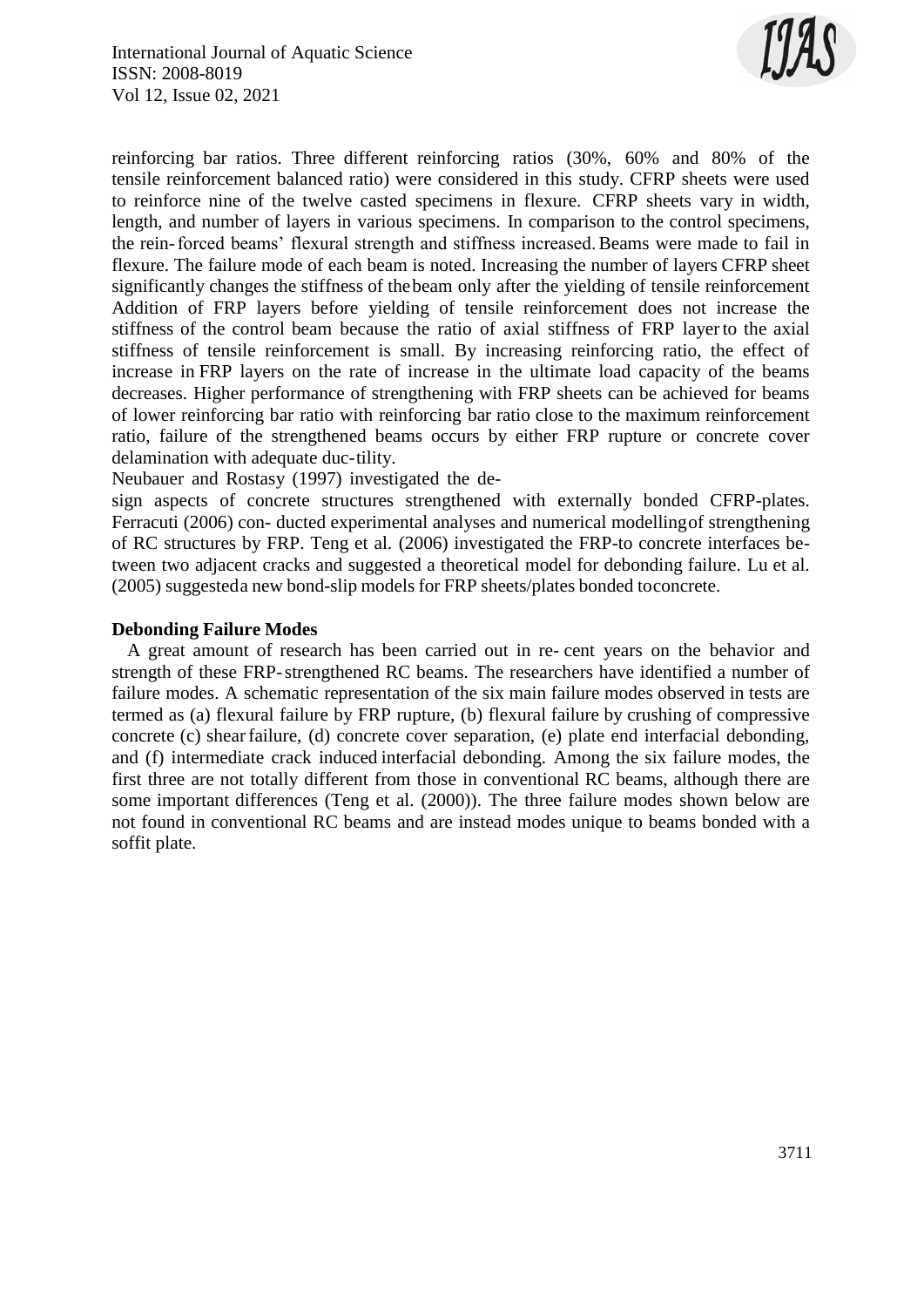



Figure 1: Specimen

The three modes of debonding failures  $(d)$ – $(f)$  can be broadly classified into two types (Teng et al. (2000)): (a) those that initiate at or near one of the plate ends (simply referred to as the plate end hereafter) and then propagate away from the plate end; and (b) those that initiate at an intermediate flexural or flexural-shear crack and then propagate from such a crack towards the plate end.The first type of debonding is referred to as plate end debonding and the second is referred to as intermediate crack induced interfacial debonding. Of these two failure modes, plate end debonding is by far the more commonly reported failure mode. Although less commonly reported, failures by intermediate crack induced debonding are likely to control the strength of a significant portion of FRP strengthened beams.

#### **Finite Element Model**

In this study, a 3D nonlinear finite element model is developed using ANSYS 19.0 to simulate a concrete prism with an attached GFRP laminate as in the single shear test. The effect of different breadths of GFRPlaminate, taken as 50 mm, and 75 mm of the total width of the prism, as well as different thickness 2 mm,3 mm4 mm,5 mm and 6 mm are studied and compared.

The concrete prism is of size 150 mm x 150 mm x150mm. The bond length of FRP is 300 mm. In orderto study the effect of varying width and thickness of FRP laminate along with different concrete grades M25, M30, M35, adhesive development lengths on the normal and shear stress distribution, were modelled, as shown in Fig. 1. The free end of the FRP laminate (unattached)had a length of 100 mm for the entire developed models.

The concrete and FRP materials were modelled using SOLID 185 and TARGE170 elements respectively. SOLID 185 is a 3D element defined by eight nodes having three degrees of freedom at each node: translations in the nodal x, y, and z directions. The level of mesh refinement in the vicinity of the GFRP - concrete interface is finer than the rest of the developed models, as shown in Fig.2. In addition, an interface element CONTA174 is a 3D zero thickness element defined by an eight-node linear interface element that simulates an interface between two surfaces and the subsequent de- lamination process, where the separation is represented by an increasing displacement between nodes within the interface element itself. It is defined by eight nodes having three degrees of freedom at each node: translations in the nodal x, y, and z directions. The cohesive zone elements are placed between continuum elements and do not represent any physical material but rather describe the cohesive forces (traction), which occur when material elements are being pulled apart.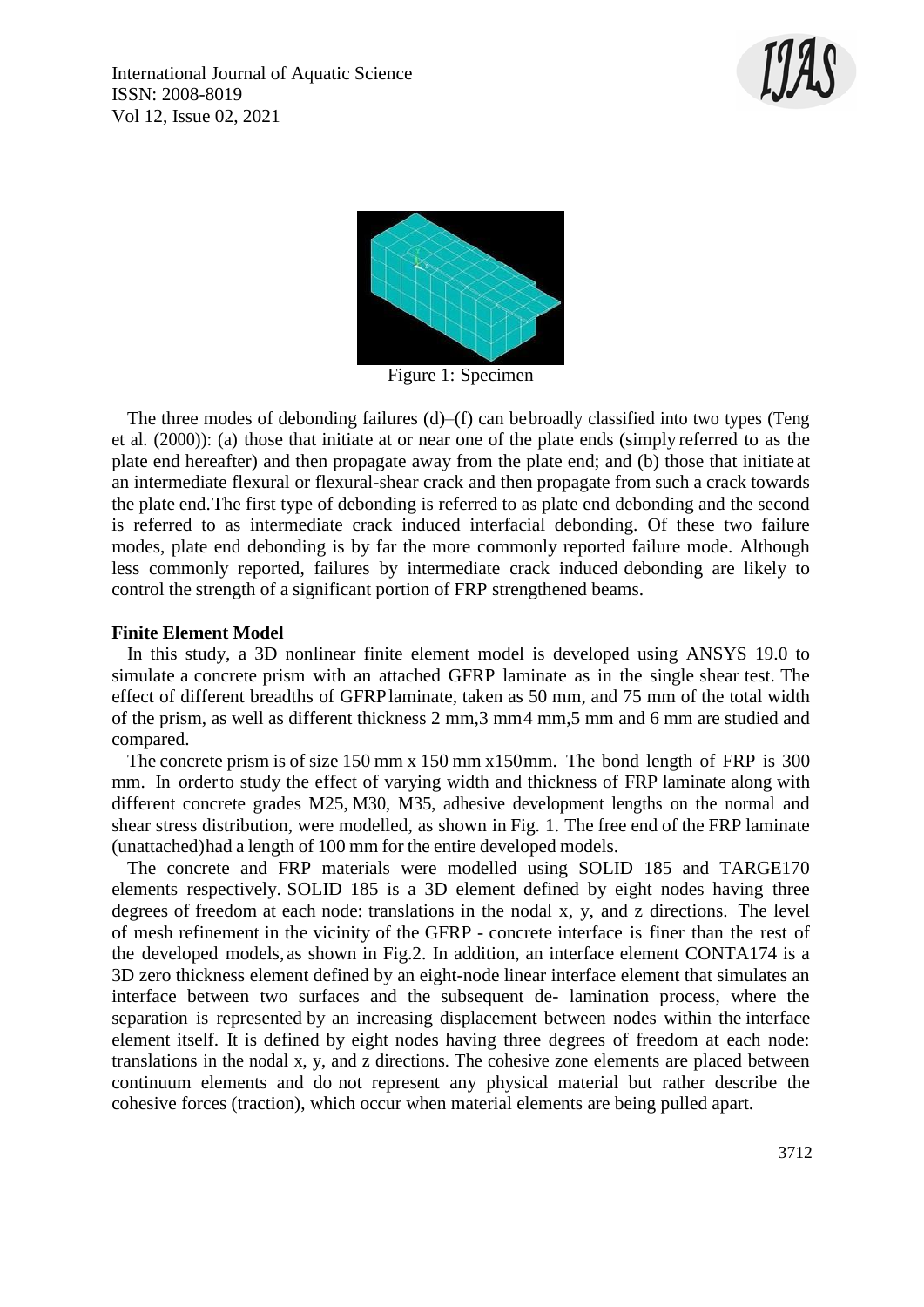

# Figure 2: Finite Element Model



# **2. RESULTS AND DISCUSSION**

## *1.1. Load vs. Thickness plots for various concrete grades*

The load under different thickness of FRP laminate isplotted for concrete grades M25, M30, M35 considering two different width of laminate 75 mm and 100 mm which is shown in Figure 3.

It is found that the concrete grade M35 with FRP width 100 mm is capable of carrying the highest load compared with the other two grades. Also, the M25 grade with both 75 mm and 100 mm width of FRP carries the lowest load compared with the other two grades.The results are shown in Fig. 3.

# *1.2. Load vs. Thickness plots for various widths*

The load for different thickness of FRP laminate is plotted. The behavior is compared between two different widths of FRP for different grades of concrete M25, M30, M35. As the thickness increases, the load decreases but at 5 mm the load suddenly increased. The FRP width 100 mm carries the highest load compared to width 75 mm. The results are shown in Fig. 4.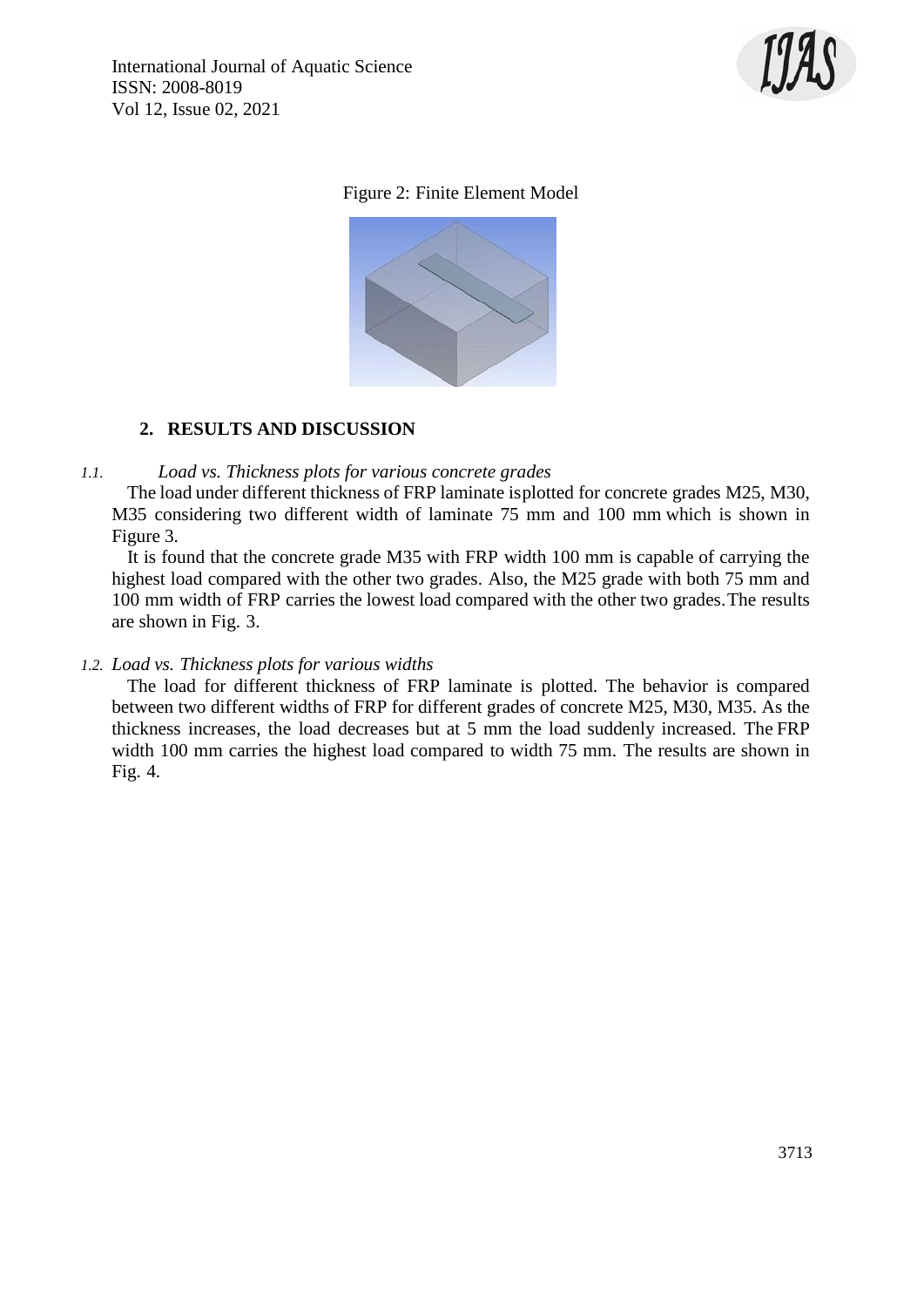International Journal of Aquatic Science ISSN: 2008-8019 Vol 12, Issue 02, 2021





Figure 3: Load vs. Thickness plots for various concrete grade





3714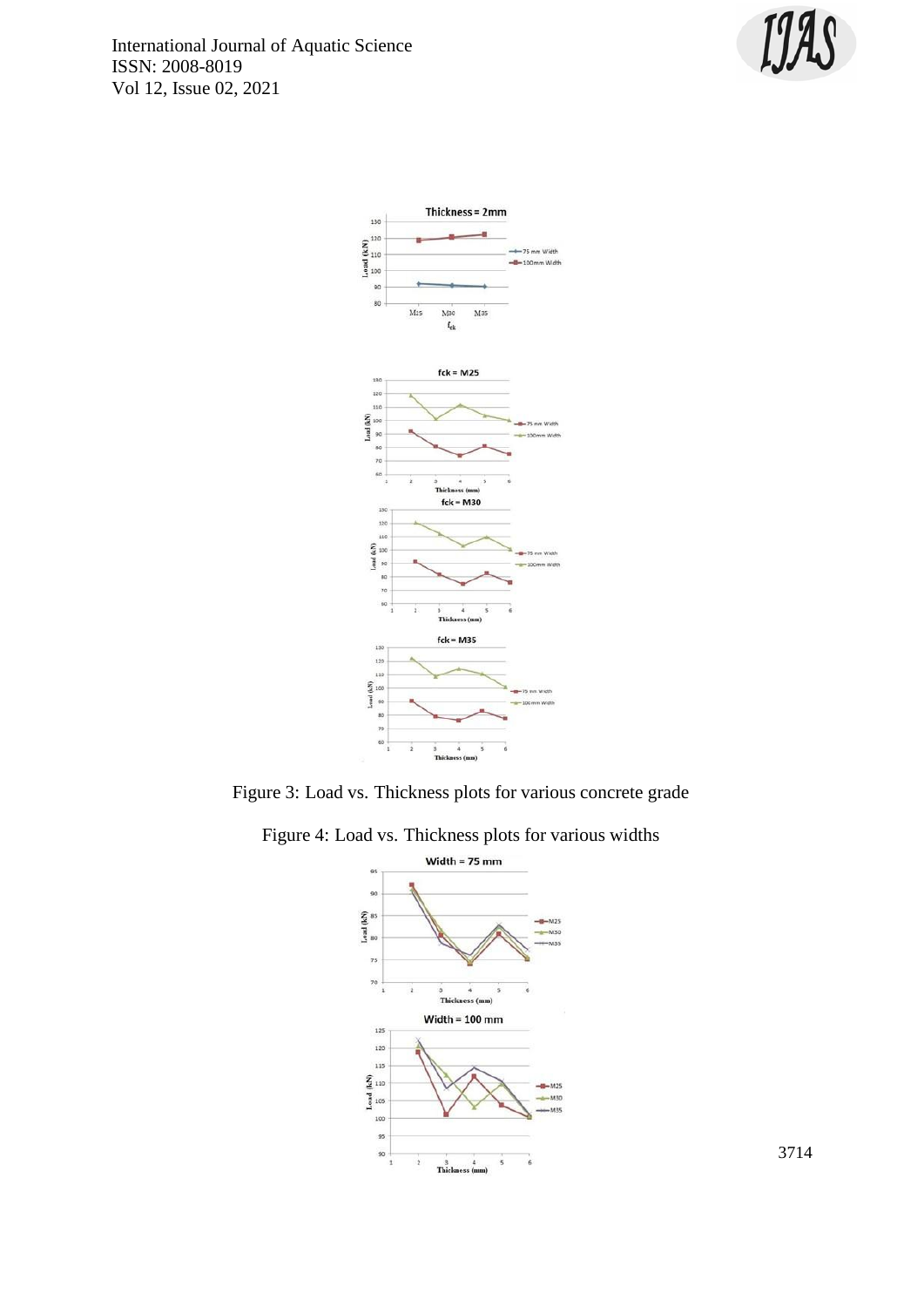





Figure 6: Load vs. fck plots for thickness 3mm

# *1.3. Load vs. fck plots for various thickness*

The load for different concrete grades for different FRP width is plotted. The behavior is compared for different thickness is shown in Figure 5-9. As the com- pressive strength increases, the load carrying capacity increases. Also, it is seen that the FRP thickness 2 mm with concrete grade M35 carries the highest load com- pared to other grades.

#### *1.4. Statistical Analysis*

A Nonlinear regression analysis is carried out. In thisanalysis, a regression curve was fitted into the data relating the maximum force. As a result of this analysis, the following mathematical relation between the above mentioned quantities was found. (1)

 $P = Df^A b^B t^c$ 

Regression analysis results are shown in Table 1. ANOVA analysis is carried out to find the Residual squared which is shown in Table 2.



Figure 7: Load vs. fck plots for thickness 4mm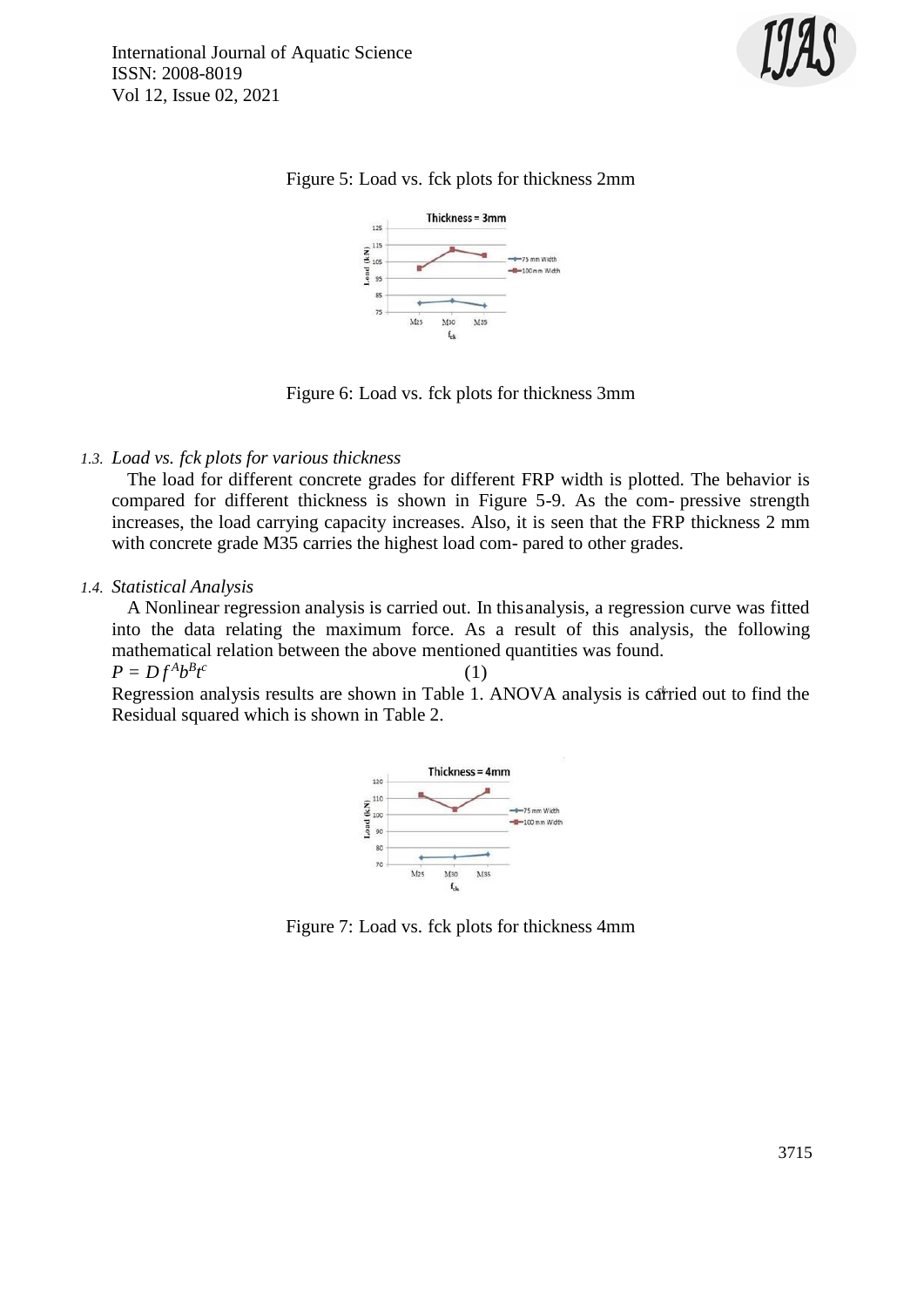







# Figure 9: Load vs. fck plots for thickness 6mm

## Table 1: Parameter Estimates

|              | <b>Estimate</b> | <b>Std. Error</b> | 95%                |                    |
|--------------|-----------------|-------------------|--------------------|--------------------|
| Parameter    |                 |                   | Confidence         |                    |
|              |                 |                   | <b>Lower Bound</b> | <b>Upper Bound</b> |
| $\mathsf{A}$ | 0.082           | 0.059             | $-0.039$           | 0.203              |
|              | 1.045           | 0.059             | 0.925              | 1.166              |
|              | $-0.137$        | 0.02              | $-0.179$           | $-0.095$           |
|              | 0.804           | 0.267             | 0.255              | 1.353              |

#### Table 2: ANOVA

| <b>Source</b>     | Sum of<br><b>Squares</b> | df | <b>Mean Squares</b> |
|-------------------|--------------------------|----|---------------------|
| Regression        | 278504                   |    | 69626.124           |
| Residual          | 471.871                  | 26 | 18.149              |
| Uncorrected Total | 278976                   | 30 |                     |
| Corrected Total   | 7346.63                  | 29 |                     |